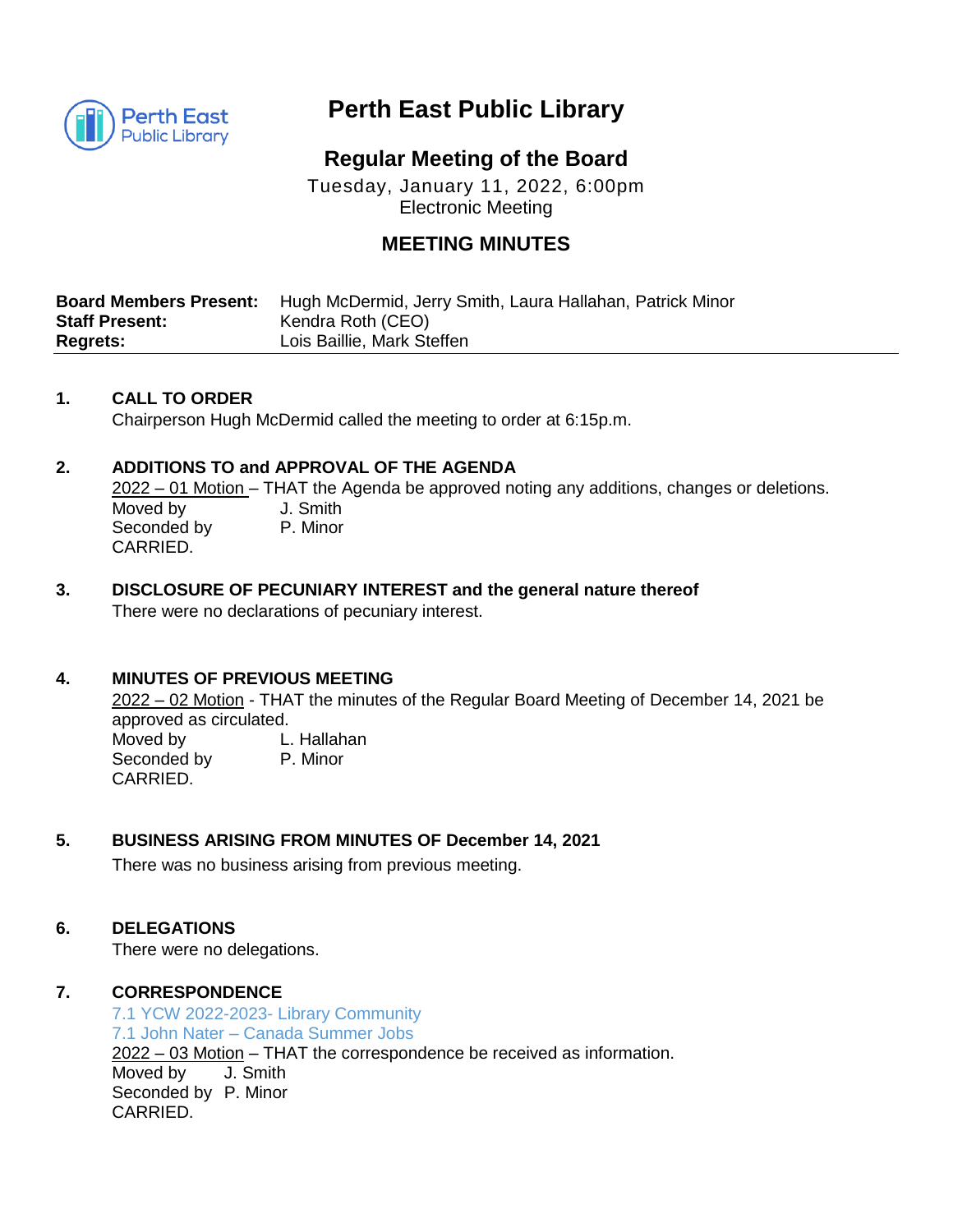#### **8. FINANCE REPORTS**

#### 8.1 Year-to-Date Reports

2022 – 04 Motion – THAT the un-audited December year-to-date reports be received as information. Moved by **P. Minor** Seconded by J. Smith CARRIED.

#### 8.2 Accounts Payable

2022 – 05 Motion – THAT the December informal listing of Accounts Payable be received as information. Moved by **L. Hallahan** Seconded by P. Minor CARRIED.

#### **9. CEO'S REPORT**

#### 9.1 CEO's Report

2022 – 06 Motion – THAT the CEO's report be received as information. Moved by **J. Smith** Seconded by L. Hallahan CARRIED.

#### **10. COMMITTEE REPORTS**

10.1 Finance Committee –

10.2 Personnel Committee – Committee is setting date for the performance review meeting with CEO 10.3 Strategic Planning Committee

10.4 PCIN Board— next meeting is April 2022

10.5 SOLS Trustee Council 3

10.6 Council Report **-** verbal report from H. McDermid and J. Smith: budget process begins in January

2022 – 07 Motion – THAT the verbal reports provided by members of the PEPL Board Committees to PEPL Board be received for information purposes.

Moved by P. Minor Seconded by L. Hallahan CARRIED.

#### **11. BOARD EDUCATION**

Legacy & Transition Readiness: Board Succession Planning

2022 – 08 Motion – THAT the report titled "Legacy & Transition Readiness: Board Succession Planning" prepared by the CEO for information. Moved by P. Minor Seconded by J. Smith CARRIED.

#### **12 CLOSED SESSION**

There was no Closed Session.